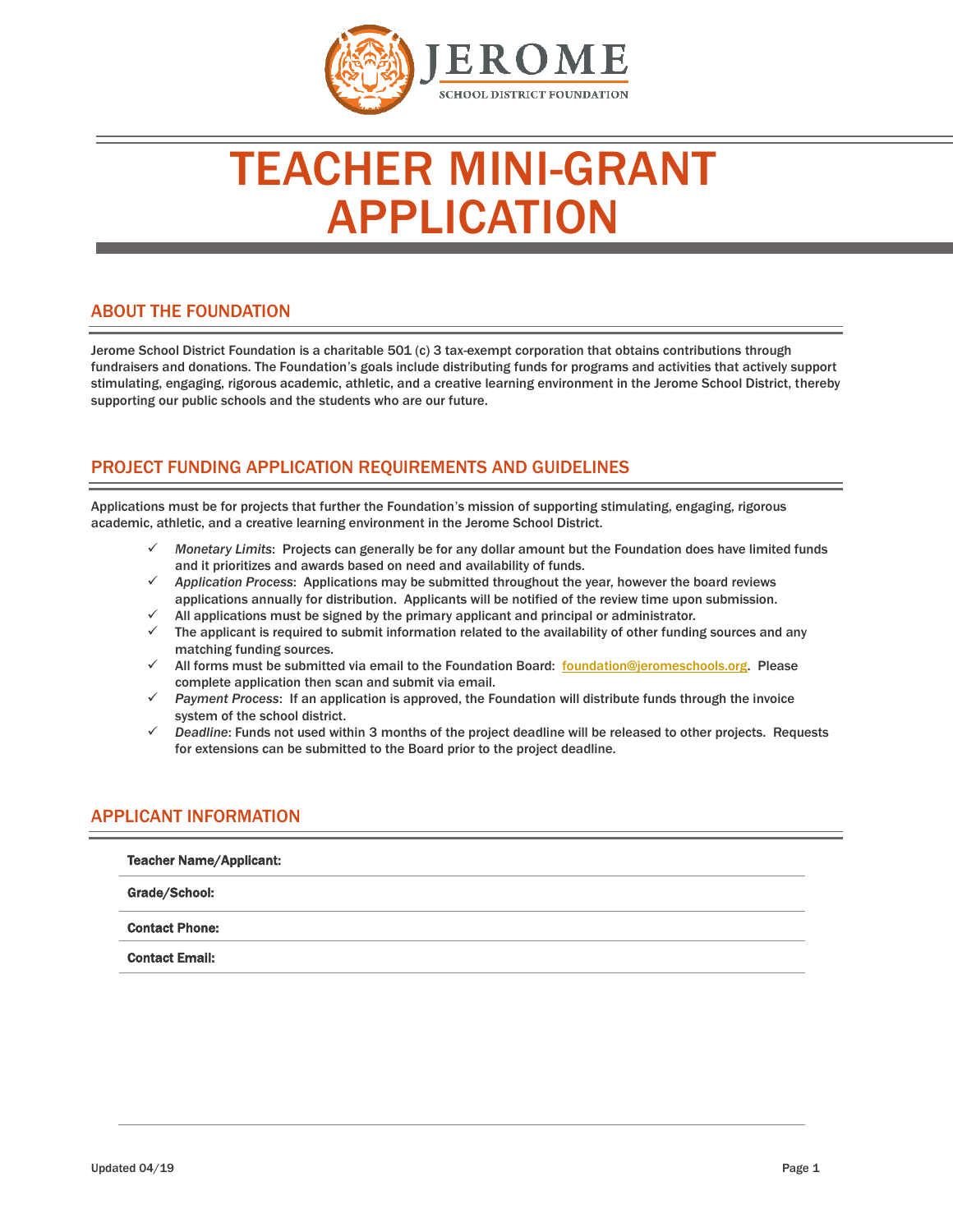

# PROJECT DESCRIPTION

| Please try to be as complete as possible. Use additional pages if necessary.  |  |  |  |
|-------------------------------------------------------------------------------|--|--|--|
| <b>Project Title:</b>                                                         |  |  |  |
| <b>Total Amount Requested:</b>                                                |  |  |  |
| <b>Describe the Project:</b>                                                  |  |  |  |
|                                                                               |  |  |  |
|                                                                               |  |  |  |
|                                                                               |  |  |  |
| Goal: What will the project accomplish? How will it meet current needs?       |  |  |  |
|                                                                               |  |  |  |
|                                                                               |  |  |  |
|                                                                               |  |  |  |
|                                                                               |  |  |  |
|                                                                               |  |  |  |
| Target Population: Which and how many students will benefit from the project? |  |  |  |
|                                                                               |  |  |  |
|                                                                               |  |  |  |
|                                                                               |  |  |  |
|                                                                               |  |  |  |
| Duration: How long will the project last? What will be the long-term benefit? |  |  |  |
|                                                                               |  |  |  |
|                                                                               |  |  |  |
|                                                                               |  |  |  |
| <b>Deadline Date:</b><br>$\sqrt{2}$                                           |  |  |  |
|                                                                               |  |  |  |
| Additional Information: Is there anything else you would like us to know?     |  |  |  |
|                                                                               |  |  |  |
|                                                                               |  |  |  |